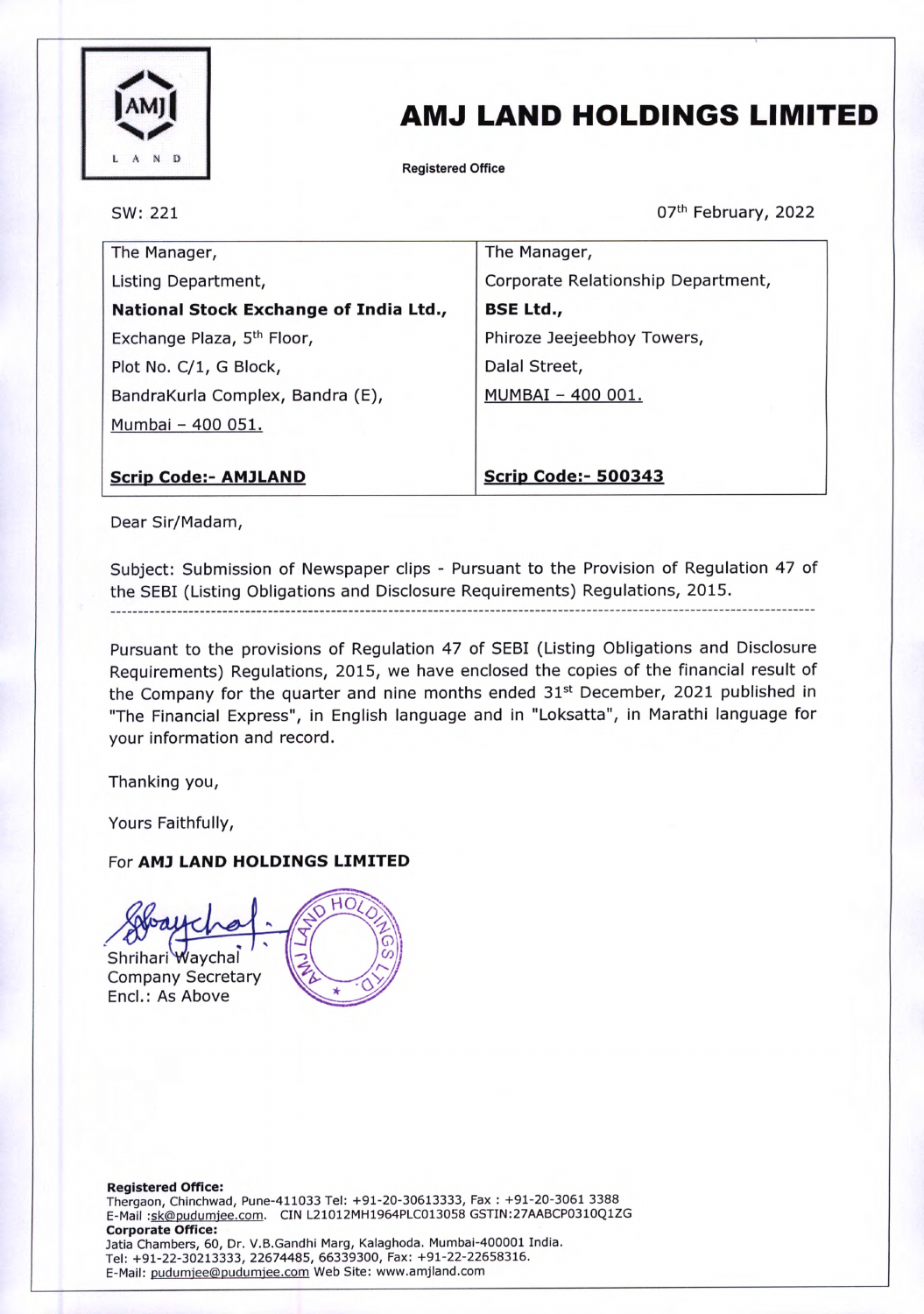### MONDAY, FEBRUARY 7, 2022 WWW.FINANCIALEXPRESS.COM

### **FINANCIAL EXPRESS**



## AMJ LAND HOLDINGS LIMITED

CIN: L21012MH1964PLC013058

Registered Office : Thergaon, Pune -411 033. Tel.: 020-30613333 E-mail: admin@amjland.com Website: www.amjland.com

### STATEMENT OF CONSOLIDATED UNAUDITED FINANCIAL RESULTS FOR THE QUARTER AND NINE MONTHS ENDED DECEM<sup>3</sup>ER 31<sup>st</sup>, 2021

|                  |                                                                                                                                           | (Rs. in lakhs, unless otherwise stated)<br><b>Consolidated results</b> |                           |                           |                                       |            |                         |  |
|------------------|-------------------------------------------------------------------------------------------------------------------------------------------|------------------------------------------------------------------------|---------------------------|---------------------------|---------------------------------------|------------|-------------------------|--|
| Sr.<br><b>Na</b> | <b>Particulars</b>                                                                                                                        | Quarter ended                                                          |                           |                           | Nine months ended                     |            | Year ended              |  |
|                  |                                                                                                                                           | 31.12.2021<br>(Unaudited)                                              | 30.09.2021<br>(Unaudited) | 31.12.2020<br>(Unaudited) | 31.12.2021<br>(Unaudited) (Unaudited) | 31.12.2020 | 31.03.2021<br>(Audited) |  |
|                  | Total Income from operations                                                                                                              | 1,062.87                                                               | 138.70                    | 527.37                    | 1,369.44                              | 983.99     | 1,120.58                |  |
|                  | Net Profit/(Loss) for the period (before tax and share of                                                                                 | 292.64                                                                 | 81.57                     | 341.10                    | 433.22                                | 740.24     | 672.20                  |  |
|                  | profit of associates, joint venture)                                                                                                      |                                                                        |                           |                           |                                       |            |                         |  |
|                  | Net Profit/(Loss) for the period (before tax and after share of<br>profit of associates, joint venture accounted using equity method)     | 299.26                                                                 | 97.68                     | 340.18                    | 385.27                                | 718.91     | 649.36                  |  |
| 4                | Net Profit/(Loss) for the period after Tax                                                                                                | 282.41                                                                 | 69.45                     | 266.33                    | 313.59                                | 571.46     | 442.53                  |  |
| 5                | Total Comprehensive Income for the period [Comprising Profit<br>for the period (after tax) and Other Comprehensive<br>Income (after tax)] | (176.72)                                                               | 399.18                    | 911.55                    | 1,497.45                              | 1,430.30   | 1,471.41                |  |
| 6                | Reserves (other equity excluding revaluation reserve)                                                                                     |                                                                        |                           |                           |                                       |            | 9,734.68                |  |
|                  | Equity Share Capital                                                                                                                      | 820.00                                                                 | 820.00                    | 820.00                    | 820.00                                | 820.00     | 820.00                  |  |
| 8                | Earning per Equity share: Basic and Diluted (Rs.)                                                                                         | 0.67                                                                   | 0.18                      | 0.65                      | 0.75                                  | 1.39       | 1.08                    |  |

Notes:

1 The Limited Review under Regulation 33 of the SEBI (Listing Obligations and Disclosure Requirements) Regulation, 2015 has been carried out by the Statutory Auditors.

The above financial results were reviewed and recommended by the Audit Committee and taken on record by the Board of Directors at their meeting held on February 5, 2022.

3 This statement has been prepared in accordance with the Companies (Indian Accounting Standards) Rules, 2015 (Ind AS) prescribed under Section 133 of the Companies Act, 2013 and other recognised accounting practices and p

4 Standalone Financial information

| Sr. |     | <b>Particulars</b>                          | Quarter ended             |                           |                                                         | Nine months ended | Year ended            |                         |
|-----|-----|---------------------------------------------|---------------------------|---------------------------|---------------------------------------------------------|-------------------|-----------------------|-------------------------|
|     | Na. |                                             | 31.12.2021<br>(Unaudited) | 30.09.2021<br>(Unaudited) | 31.12.2020<br>(Unaudited)   (Unaudited)   (Unaudited) / |                   | 31.12.2021 31.12.2020 | 31.03.2021<br>(Audited) |
|     |     | Total Income from operations                | 85.05                     | 138.7                     | 527.37                                                  | 326,77            | 983.99                | 1.120.58                |
|     |     | Net Profit/(Loss) for the period before tax | 215.35                    | 84.12                     | 329.93                                                  | 268.39            | 740.24                | 672.20                  |
|     |     | Net Profit/(Loss) for the period after Tax  | 268.50                    | 55.89                     | 256.08                                                  | 266.71            | 592.79                | 465.37                  |

5 "Till March 31, 2021 the Company accounted for its investment in the jointly controlled entity M/s. AMJ Land Developers (the "Entity") in accordance with Ind AS<br>111 Joint Arrangements, by including the Company's share of

Hence, w.e.f. April 1, 2021 the Company accounted for its investment in the Entity in accordance with Ind AS 103, Business Combinations and Ind AS 110, Consolidated Financial Statements and discontinued joint operation acc

As an effect of the same, the standalone/consolidated financial results for the quarter and nine months ended December 31, 2021 are not comparable with<br>standalone/consolidated results of the previous periods' presented."

6 The consolidated financial results include results of:-

| <b>Name</b>                                                                                                                                                                      | Relationship                                                                  |
|----------------------------------------------------------------------------------------------------------------------------------------------------------------------------------|-------------------------------------------------------------------------------|
| AMJ Land Developers (formerly Pudumjee G:Corp Developers)<br><b>AMJ Realty Limited</b><br>G-Corp AMJ Land Township Private Limited (formerly G-Corp<br>Township Private Limited) | Subsidiary Entity<br>Wholly Owned Subsidiary Company<br>Joint Venture Company |
| 3P Land Holdings Limited<br>Biodegradable Products India Limited (formerly Pudumjee<br><b>Plant Laboratories Limited)</b>                                                        | <b>Associate Company</b><br><b>Associate Company</b>                          |

7 The above is an extract of the detailed format of financial results for the quarter and nine months ended 31" December, 2021 filed with the Stock Exchanges<br>under Regulation 33 of SEBI (Listing Obligation and Disclosure R

8 The figures for the previous period have been recast/regrouped and corrected wherever necessary to conform to current period's presentations.

| Place: Pune            |  |
|------------------------|--|
| Date: February 5, 2022 |  |

For and on behalf of the Board Place: Pune Sdl-Date: February 5, 2022 S. K. Bansal Director - Finance